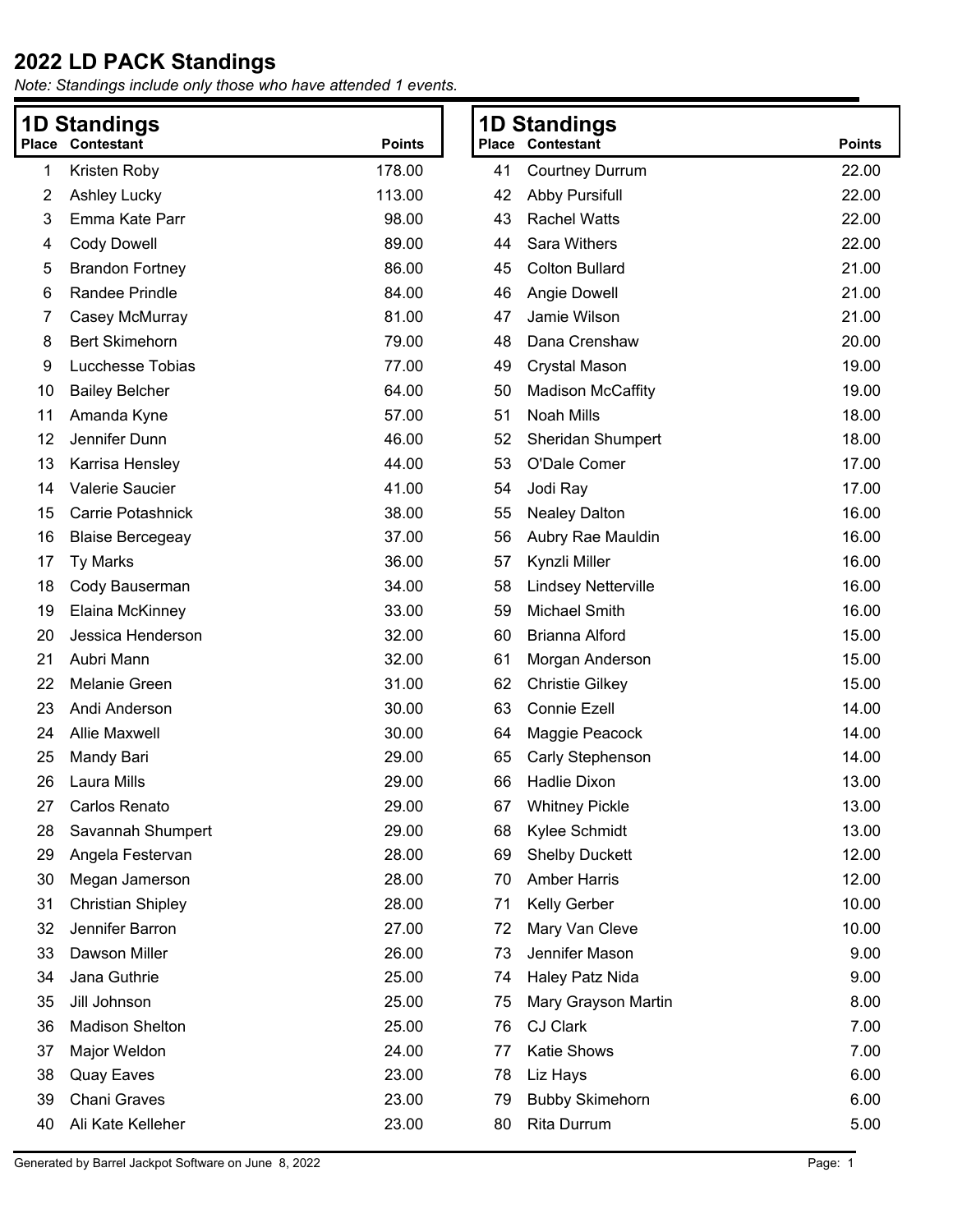|    | <b>1D Standings</b><br><b>Place Contestant</b><br><b>Points</b> |      |  |  |  |
|----|-----------------------------------------------------------------|------|--|--|--|
| 81 | Julie Erkamaa                                                   | 5.00 |  |  |  |
| 82 | Nancy Hedrick                                                   | 5.00 |  |  |  |
| 83 | Debbie McCormick                                                | 5.00 |  |  |  |
| 84 | Dawn McCully                                                    | 5.00 |  |  |  |
| 85 | Isabella Pendino                                                | 5.00 |  |  |  |
| 86 | Casey Rowe                                                      | 5.00 |  |  |  |
| 87 | Maggie Smith                                                    | 5.00 |  |  |  |
| 88 | Susan Wesley                                                    | 5.00 |  |  |  |
| 89 | <b>Mallory Williamson</b>                                       | 5.00 |  |  |  |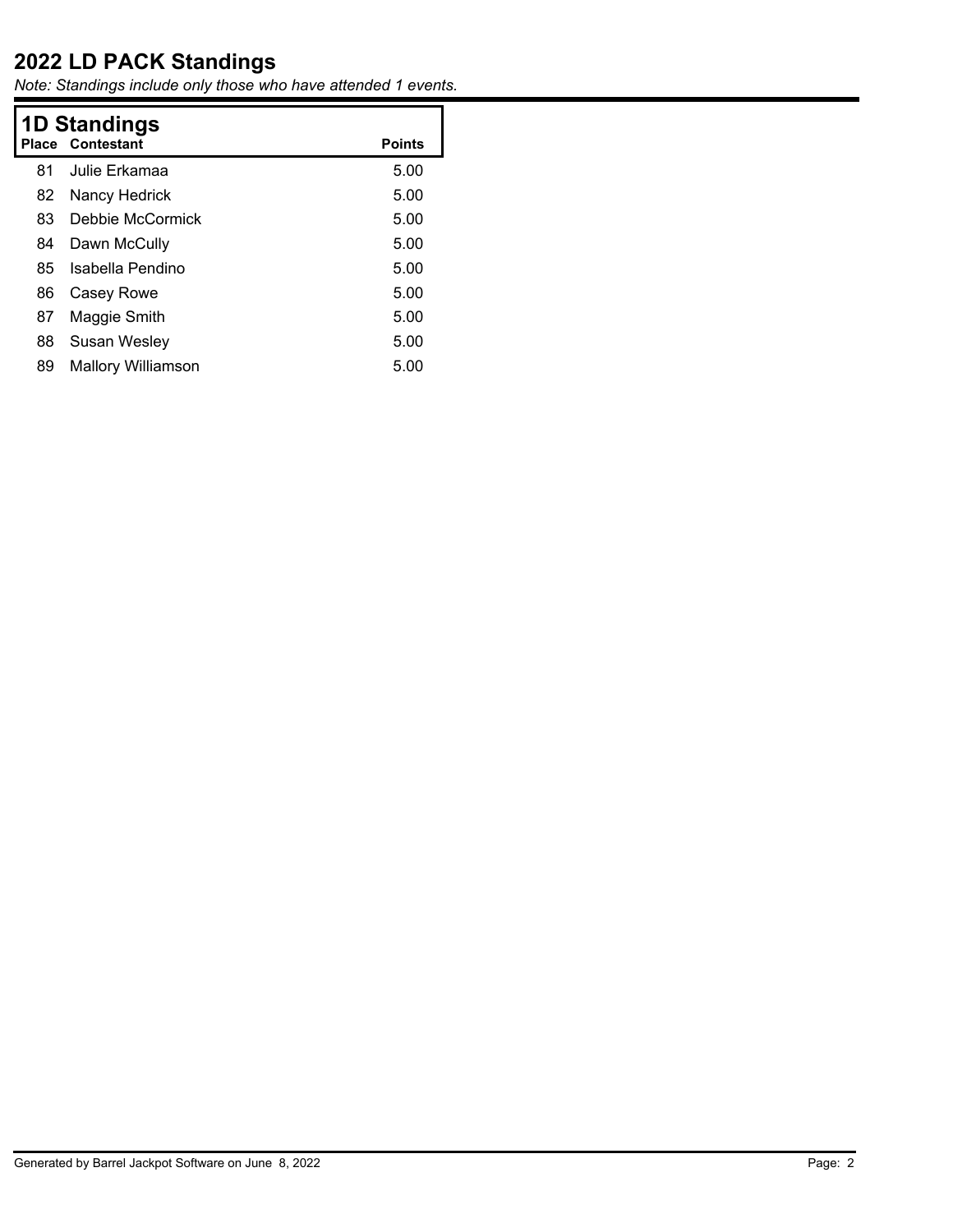|    | 2D Standings              |               |    | <b>2D Standings</b>      |               |
|----|---------------------------|---------------|----|--------------------------|---------------|
|    | <b>Place Contestant</b>   | <b>Points</b> |    | <b>Place Contestant</b>  | <b>Points</b> |
| 1  | Valerie Saucier           | 147.00        | 41 | Stephanie Lynn           | 31.00         |
| 2  | <b>Bert Skimehorn</b>     | 139.00        | 42 | <b>Abby Pursifull</b>    | 31.00         |
| 3  | <b>Christie Gilkey</b>    | 91.00         | 43 | Kaylee-Ann Bray          | 30.00         |
| 4  | Casey McMurray            | 87.00         | 44 | <b>Emilie Oakes</b>      | 30.00         |
| 5  | <b>Brandon Fortney</b>    | 82.00         | 45 | Shelby DeHass            | 29.00         |
| 6  | Lucchesse Tobias          | 79.00         | 46 | Karrisa Hensley          | 29.00         |
| 7  | <b>Melanie Green</b>      | 72.00         | 47 | Aubri Mann               | 29.00         |
| 8  | <b>Rachel Watts</b>       | 72.00         | 48 | Emma Jean Govero         | 28.00         |
| 9  | Dana Crenshaw             | 67.00         | 49 | Mary Van Cleve           | 28.00         |
| 10 | LeAnne Haley              | 67.00         | 50 | Julie Erkamaa            | 27.00         |
| 11 | Niki Lewis                | 65.00         | 51 | Jessica Henderson        | 27.00         |
| 12 | Katie Shows               | 63.00         | 52 | <b>Crystal Mason</b>     | 27.00         |
| 13 | <b>Erin Siems</b>         | 54.00         | 53 | <b>Bonnie McCleary</b>   | 27.00         |
| 14 | Savannah Shumpert         | 50.00         | 54 | <b>Sheridan Shumpert</b> | 27.00         |
| 15 | Colby Wilson              | 47.00         | 55 | Marlee Stephens          | 26.00         |
| 16 | <b>Quay Eaves</b>         | 46.00         | 56 | Jennifer Dunn            | 25.00         |
| 17 | Isabella Pendino          | 45.00         | 57 | <b>Allie Maxwell</b>     | 25.00         |
| 18 | Kylee Schmidt             | 45.00         | 58 | Sarah Anderson           | 24.00         |
| 19 | <b>Kelly Swire</b>        | 45.00         | 59 | Angela Festervan         | 24.00         |
| 20 | Cynthia Hill              | 44.00         | 60 | <b>Christian Shipley</b> | 24.00         |
| 21 | Jessica Cooper            | 43.00         | 61 | <b>Buddy Sneed</b>       | 24.00         |
| 22 | <b>Connie Ezell</b>       | 43.00         | 62 | Major Weldon             | 24.00         |
| 23 | <b>Brittany Fellows</b>   | 42.00         | 63 | O'Dale Comer             | 23.00         |
| 24 | Kelly Gerber              | 42.00         | 64 | Elaina McKinney          | 23.00         |
| 25 | Aubry Rae Mauldin         | 42.00         | 65 | Carlos Renato            | 23.00         |
| 26 | Randee Prindle            | 42.00         | 66 | <b>Breanne Gray</b>      | 21.00         |
| 27 | <b>Mallory Williamson</b> | 40.00         | 67 | Amanda Kyne              | 21.00         |
| 28 | Rayann Kehrees            | 37.00         | 68 | Sierra Stone             | 21.00         |
| 29 | Andi Anderson             | 35.00         | 69 | <b>Cody Dowell</b>       | 20.00         |
| 30 | Michael Smith             | 35.00         | 70 | Sarah McClain            | 20.00         |
| 31 | Jennifer Barron           | 34.00         | 71 | <b>Andy Blalock</b>      | 19.00         |
| 32 | Roxanne Bradshaw          | 34.00         | 72 | Janett Dykes             | 19.00         |
| 33 | Angie Dowell              | 34.00         | 73 | Mary Vivian Ivey         | 19.00         |
| 34 | <b>Nealey Dalton</b>      | 33.00         | 74 | Ashlyn Lawrence          | 19.00         |
| 35 | Maggie Peacock            | 33.00         | 75 | <b>Carly Marshall</b>    | 19.00         |
| 36 | Susan Wesley              | 33.00         | 76 | Jennifer Emery           | 17.00         |
| 37 | Lee Ann Brooks            | 32.00         | 77 | Vanessa Jo Jackson       | 17.00         |
| 38 | Jordan Deatherage         | 32.00         | 78 | Katie Jo Keller          | 17.00         |
| 39 | Andi Ardoin               | 31.00         | 79 | Debbie McCormick         | 17.00         |
| 40 | <b>Christy Lewis</b>      | 31.00         | 80 | Sheryl Hammonds          | 16.00         |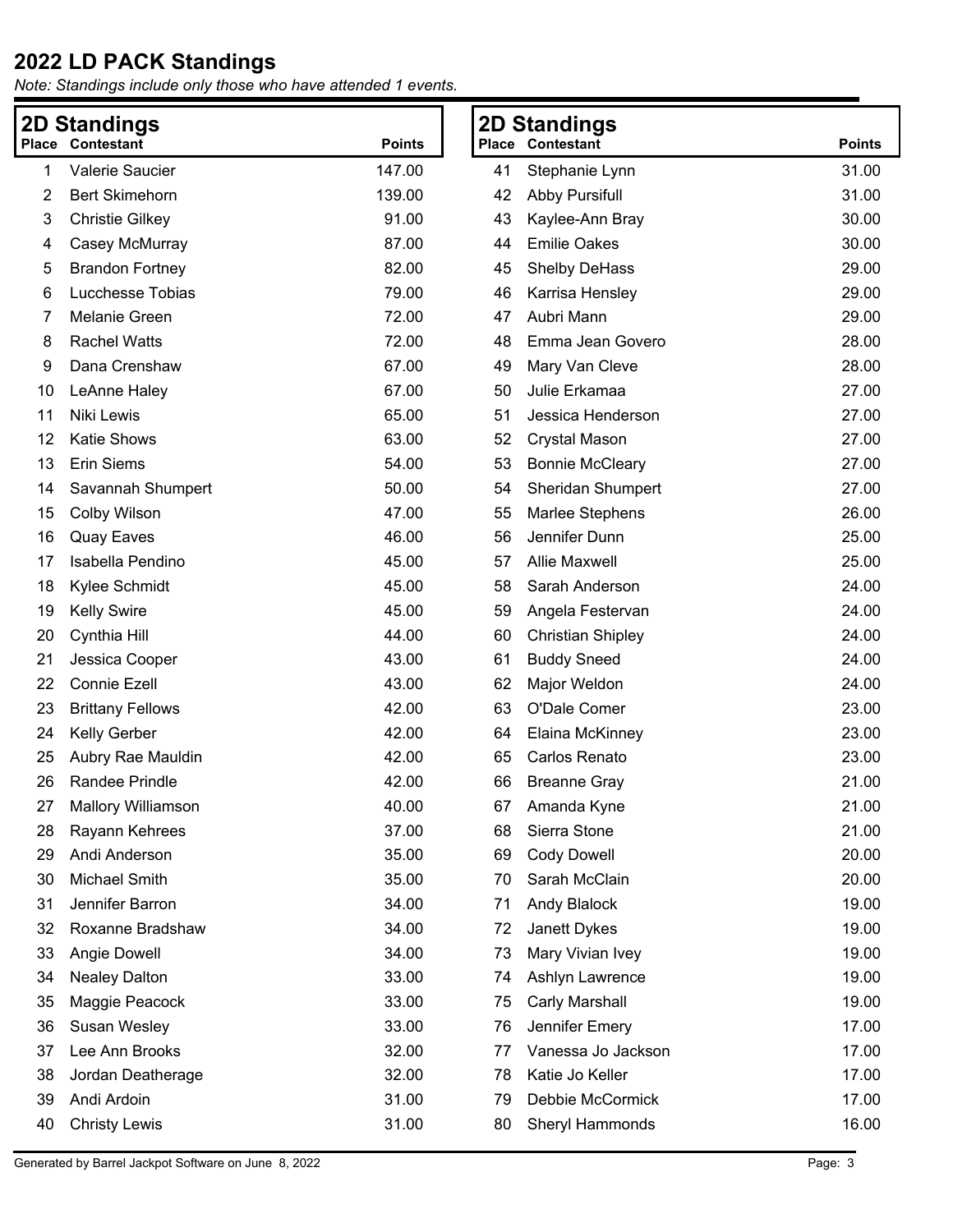|     | <b>2D Standings</b>      |               |     | <b>2D Standings</b>        |               |
|-----|--------------------------|---------------|-----|----------------------------|---------------|
|     | <b>Place Contestant</b>  | <b>Points</b> |     | <b>Place Contestant</b>    | <b>Points</b> |
| 81  | Liz Hays                 | 16.00         | 121 | Daylee Barrom              | 5.00          |
| 82  | <b>Laurel Hetterick</b>  | 15.00         | 122 | <b>Whitney Bettis</b>      | 5.00          |
| 83  | Mary Grayson Martin      | 15.00         | 123 | <b>Mallory Bonnett</b>     | 5.00          |
| 84  | Ken White                | 15.00         | 124 | <b>Blakely Burgess</b>     | 5.00          |
| 85  | Shelby Winstead          | 15.00         | 125 | <b>Katie Carter</b>        | 5.00          |
| 86  | Jordan Farmer            | 14.00         | 126 | Samantha Davis             | 5.00          |
| 87  | Kynzli Miller            | 14.00         | 127 | Alyson Faulkner            | 5.00          |
| 88  | Mallie Gordon            | 13.00         | 128 | Diana Freyaldenhoven       | 5.00          |
| 89  | Hannah Myatt             | 13.00         | 129 | Abby Guilbeau              | 5.00          |
| 90  | <b>Colton Bullard</b>    | 12.00         | 130 | Ali Kate Kelleher          | 5.00          |
| 91  | <b>Wayne Davis</b>       | 12.00         | 131 | Cody Kessler               | 5.00          |
| 92  | <b>Ashley Lucky</b>      | 12.00         | 132 | Ginger LeBlanc             | 5.00          |
| 93  | Mandy Bari               | 11.00         | 133 | Jennifer Mason             | 5.00          |
| 94  | Leslie Cole              | 11.00         | 134 | <b>Catherine Medlock</b>   | 5.00          |
| 95  | <b>Amber Harris</b>      | 11.00         | 135 | Jessica Mischler           | 5.00          |
| 96  | Morgan Pogue             | 11.00         | 136 | JT Morton                  | 5.00          |
| 97  | <b>Presley Whittaker</b> | 11.00         | 137 | Jenna Napier               | 5.00          |
| 98  | <b>Brianna Alford</b>    | 10.00         | 138 | <b>Lindsey Netterville</b> | 5.00          |
| 99  | <b>Ryanne Ambrose</b>    | 10.00         | 139 | Shelby Oglesby             | 5.00          |
| 100 | <b>Whitney Bradford</b>  | 10.00         | 140 | <b>Summer Pollard</b>      | 5.00          |
| 101 | Maelee Crum              | 10.00         | 141 | <b>Carrie Potashnick</b>   | 5.00          |
| 102 | Julie Hill               | 10.00         | 142 | Jodi Ray                   | 5.00          |
| 103 | Donna Kelley             | 10.00         | 143 | Randa Rector               | 5.00          |
| 104 | <b>Ty Marks</b>          | 10.00         | 144 | Kristen Roby               | 5.00          |
| 105 | Jan Oxner                | 10.00         | 145 | Samatha Roper              | 5.00          |
| 106 | Robbin Ragan             | 10.00         | 146 | <b>Christy Roy</b>         | 5.00          |
|     | 107 Madison Shelton      | 10.00         |     | 147 Bailee Stone           | 5.00          |
| 108 | <b>Allison Sneed</b>     | 10.00         | 148 | Jena Taylor                | 5.00          |
| 109 | Dakota Stahlman          | 10.00         | 149 | Rebecca Weiner             | 5.00          |
| 110 | Reese Weir               | 10.00         | 150 | Mercedes Wells             | 5.00          |
| 111 | <b>River Weldon</b>      | 10.00         | 151 | <b>Brandy White</b>        | 5.00          |
| 112 | Kim White                | 10.00         | 152 | <b>Lily Wofford</b>        | 5.00          |
| 113 | Dee Bigham               | 9.00          |     |                            |               |
| 114 | Jake Ramsey              | 9.00          |     |                            |               |
| 115 | <b>Megan Swint</b>       | 8.00          |     |                            |               |
| 116 | Emma Kate Parr           | 6.00          |     |                            |               |
| 117 | <b>Brittany Aaron</b>    | 5.00          |     |                            |               |
| 118 | Morgan Anderson          | 5.00          |     |                            |               |
| 119 | <b>Thresa Bailey</b>     | 5.00          |     |                            |               |
| 120 | Laura Mae Bari           | 5.00          |     |                            |               |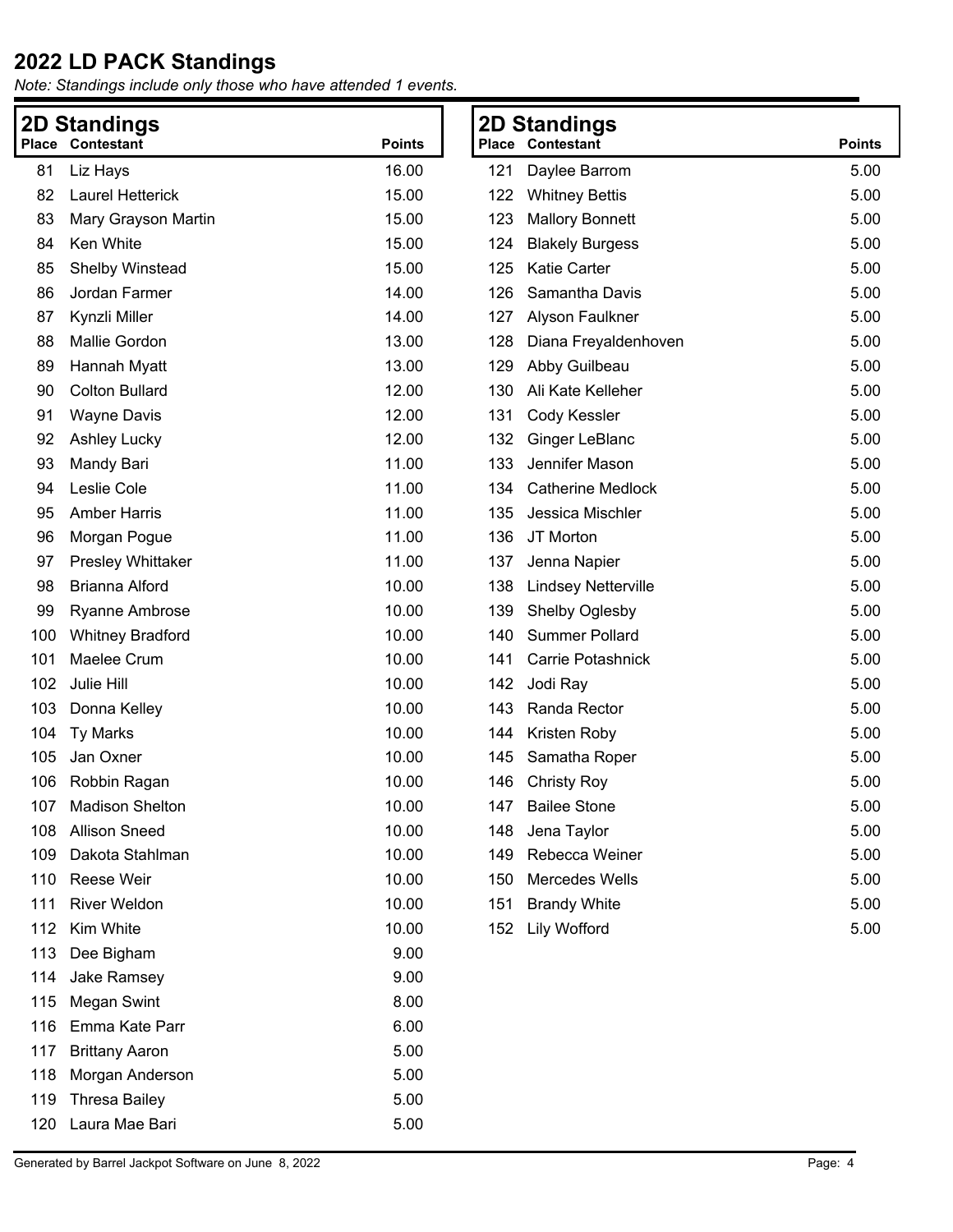|    | <b>3D Standings</b>     |               |    | <b>3D Standings</b>        |               |
|----|-------------------------|---------------|----|----------------------------|---------------|
|    | <b>Place Contestant</b> | <b>Points</b> |    | <b>Place Contestant</b>    | <b>Points</b> |
| 1  | Kaylee-Ann Bray         | 116.00        | 41 | Donna Kelley               | 29.00         |
| 2  | LeAnne Haley            | 113.00        | 42 | Karrisa Hensley            | 28.00         |
| 3  | Daylee Barrom           | 96.00         | 43 | <b>Mallory Bonnett</b>     | 27.00         |
| 4  | Dana Crenshaw           | 92.00         | 44 | Harley McKnight            | 27.00         |
| 5  | <b>Christie Gilkey</b>  | 76.00         | 45 | Shelby Oglesby             | 27.00         |
| 6  | <b>Brandon Fortney</b>  | 69.00         | 46 | Janelle Osborne            | 27.00         |
| 7  | <b>Christy Roy</b>      | 69.00         | 47 | <b>Cheyenne Hollowell</b>  | 26.00         |
| 8  | <b>River Weldon</b>     | 68.00         | 48 | Jenny West                 | 26.00         |
| 9  | Jordan Farmer           | 67.00         | 49 | <b>Wayne Davis</b>         | 25.00         |
| 10 | Sarah Anderson          | 61.00         | 50 | Emma Jean Govero           | 25.00         |
| 11 | Niki Lewis              | 60.00         | 51 | <b>Lindsey Netterville</b> | 25.00         |
| 12 | <b>Bonnie McCleary</b>  | 60.00         | 52 | Rebecca Weiner             | 25.00         |
| 13 | Mary Vivian Ivey        | 56.00         | 53 | Reese Weir                 | 25.00         |
| 14 | Aubry Rae Mauldin       | 56.00         | 54 | Julie Hill                 | 24.00         |
| 15 | Michael Smith           | 55.00         | 55 | Susan Wesley               | 24.00         |
| 16 | <b>Bailee Stone</b>     | 55.00         | 56 | Jennifer Barron            | 23.00         |
| 17 | Sarah McClain           | 49.00         | 57 | <b>Nealey Dalton</b>       | 23.00         |
| 18 | Amy Grisham             | 47.00         | 58 | Melanie Green              | 23.00         |
| 19 | <b>Brandy White</b>     | 44.00         | 59 | James McCormick            | 23.00         |
| 20 | Stephanie Lynn          | 43.00         | 60 | Lisa Pevey                 | 22.00         |
| 21 | Shelby Winstead         | 43.00         | 61 | <b>Bubby Skimehorn</b>     | 22.00         |
| 22 | Jordan Deatherage       | 42.00         | 62 | <b>Whitney Bradford</b>    | 21.00         |
| 23 | <b>Laurel Hetterick</b> | 42.00         | 63 | Alyson Faulkner            | 21.00         |
| 24 | Jessica Cooper          | 41.00         | 64 | Nancy Hedrick              | 21.00         |
| 25 | Jake Ramsey             | 41.00         | 65 | Abby Krohnfeldt            | 21.00         |
| 26 | Marlee Stephens         | 41.00         | 66 | Mary Grayson Martin        | 21.00         |
| 27 | Ken White               | 39.00         | 67 | <b>Madison McCaffity</b>   | 21.00         |
| 28 | <b>Allison Sneed</b>    | 38.00         | 68 | Anna Caraway               | 20.00         |
| 29 | Robbin Ragan            | 37.00         | 69 | Leslie Cole                | 20.00         |
| 30 | Valerie Saucier         | 35.00         | 70 | Loretta Mauldin            | 20.00         |
| 31 | <b>Quay Eaves</b>       | 34.00         | 71 | Samatha Roper              | 20.00         |
| 32 | Candice Gill            | 34.00         | 72 | Sage Scarato               | 20.00         |
| 33 | Gretchen Goedeken       | 34.00         | 73 | <b>Christian Shipley</b>   | 20.00         |
| 34 | Jena Taylor             | 33.00         | 74 | <b>Blaise Thomas</b>       | 20.00         |
| 35 | Charlene Dodson         | 32.00         | 75 | Kim Winstead               | 20.00         |
| 36 | <b>Summer Pollard</b>   | 32.00         | 76 | Jessica Mischler           | 19.00         |
| 37 | Mandy Bari              | 30.00         | 77 | Erin Siems                 | 19.00         |
| 38 | <b>Andy Blalock</b>     | 30.00         | 78 | <b>Ryanne Ambrose</b>      | 18.00         |
| 39 | Shelby DeHass           | 30.00         | 79 | <b>Addison Davis</b>       | 18.00         |
| 40 | Becky Oglesby           | 30.00         | 80 | Sheryl Hammonds            | 18.00         |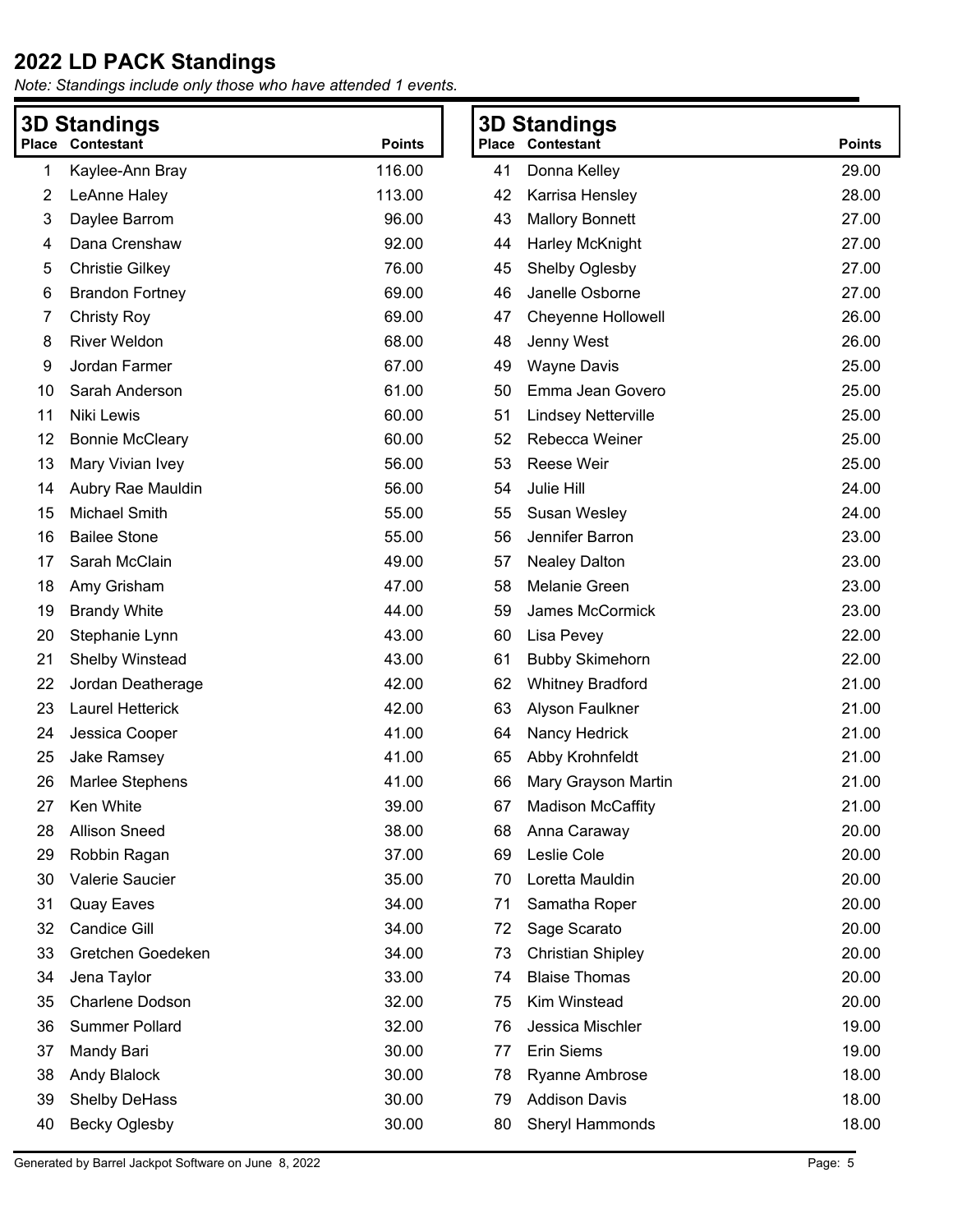| Contestant                   | <b>Points</b>                          |     |                          | <b>Points</b>                                                         |  |
|------------------------------|----------------------------------------|-----|--------------------------|-----------------------------------------------------------------------|--|
| <b>Hailey Simpson</b>        | 18.00                                  | 121 | <b>Emily Leister</b>     | 6.00                                                                  |  |
| <b>Rachel Watts</b>          | 18.00                                  | 122 | David Perry              | 6.00                                                                  |  |
| Cynthia Hill                 | 16.00                                  | 123 | Logan Avery              | 5.00                                                                  |  |
| Ginger LeBlanc               | 16.00                                  | 124 | <b>Thresa Bailey</b>     | 5.00                                                                  |  |
| <b>Brianna Alford</b>        | 15.00                                  | 125 | <b>Hallie Brown</b>      | 5.00                                                                  |  |
| Julie Bridewell              | 15.00                                  | 126 | <b>Blakely Burgess</b>   | 5.00                                                                  |  |
| <b>Sydney Evans</b>          | 15.00                                  | 127 | Lisa Byford              | 5.00                                                                  |  |
| Diana Freyaldenhoven         | 15.00                                  | 128 | <b>Haley Clifton</b>     | 5.00                                                                  |  |
| Mallie Gordon                | 15.00                                  | 129 | O'Dale Comer             | 5.00                                                                  |  |
| Leigh Anne Kimbrough         | 15.00                                  | 130 | Lisa Cook                | 5.00                                                                  |  |
| Morgan Pogue                 | 15.00                                  | 131 | JT Cooper                | 5.00                                                                  |  |
| Mercedes Wells               | 15.00                                  | 132 | Cayla Cory               | 5.00                                                                  |  |
| Shania McBride               | 13.00                                  | 133 | <b>Cindy Craig</b>       | 5.00                                                                  |  |
| <b>Mattie Gaines Weaver</b>  | 13.00                                  | 134 | Maelee Crum              | 5.00                                                                  |  |
| <b>Casey Gaines</b>          | 12.00                                  | 135 | Samantha Davis           | 5.00                                                                  |  |
| Craig Pratt                  | 12.00                                  | 136 | Robin Edmonds            | 5.00                                                                  |  |
| <b>Kristin Gore</b>          | 11.00                                  | 137 | Julie Erkamaa            | 5.00                                                                  |  |
| Randa Rector                 | 11.00                                  | 138 | Samantha Free            | 5.00                                                                  |  |
| <b>Katherine Vickers</b>     | 11.00                                  | 139 | Amanda Johnson           | 5.00                                                                  |  |
| <b>Babs Belew</b>            | 10.00                                  | 140 | Rayann Kehrees           | 5.00                                                                  |  |
| Lori Bowren                  | 10.00                                  | 141 | Ali Kate Kelleher        | 5.00                                                                  |  |
| <b>Rachel Butler</b>         | 10.00                                  | 142 | Lacy Keller              | 5.00                                                                  |  |
| <b>Katie Carter</b>          | 10.00                                  | 143 | Maggie LaRowe            | 5.00                                                                  |  |
| Jennifer Emery               | 10.00                                  | 144 | <b>Christy Lewis</b>     | 5.00                                                                  |  |
| <b>Crystal Hopkins</b>       | 10.00                                  | 145 | Aubri Mann               | 5.00                                                                  |  |
| Sandy Hubler                 | 10.00                                  | 146 | Debbie McCormick         | 5.00                                                                  |  |
|                              | 10.00                                  |     |                          | 5.00                                                                  |  |
| Deborah Lynch                | 10.00                                  | 148 | Casey McMurray           | 5.00                                                                  |  |
| <b>Harper Nuckles</b>        | 10.00                                  | 149 | Amy Moore                | 5.00                                                                  |  |
| Jan Oxner                    | 10.00                                  | 150 | <b>Stacey Pennington</b> | 5.00                                                                  |  |
| Andi Palmer                  | 10.00                                  | 151 | Angelica Phillips        | 5.00                                                                  |  |
| <b>Shelly Redwine</b>        | 10.00                                  | 152 | <b>Chris Plunk</b>       | 5.00                                                                  |  |
| <b>Christopher Shoemaker</b> | 10.00                                  | 153 | Emma Ridley              | 5.00                                                                  |  |
| Gail Stahlman                | 10.00                                  | 154 | Casey Rowe               | 5.00                                                                  |  |
| Sherri Surman                | 10.00                                  | 155 | Wallis Scarbrough        | 5.00                                                                  |  |
| Tamara Graham                | 9.00                                   | 156 | <b>Katie Shows</b>       | 5.00                                                                  |  |
| Carly Marshall               | 8.00                                   | 157 | Haylee Smith             | 5.00                                                                  |  |
| Emma Kate Parr               | 8.00                                   | 158 | Kennedy Stephenson       | 5.00                                                                  |  |
| <b>Emilie Oakes</b>          | 7.00                                   | 159 | Carly Thompson           | 5.00                                                                  |  |
| <b>Haley Keith</b>           | 6.00                                   | 160 | Nora Tucker              | 5.00                                                                  |  |
|                              | <b>3D Standings</b><br>107 Lauren Long |     |                          | <b>3D Standings</b><br><b>Place Contestant</b><br>147 Bella McCracken |  |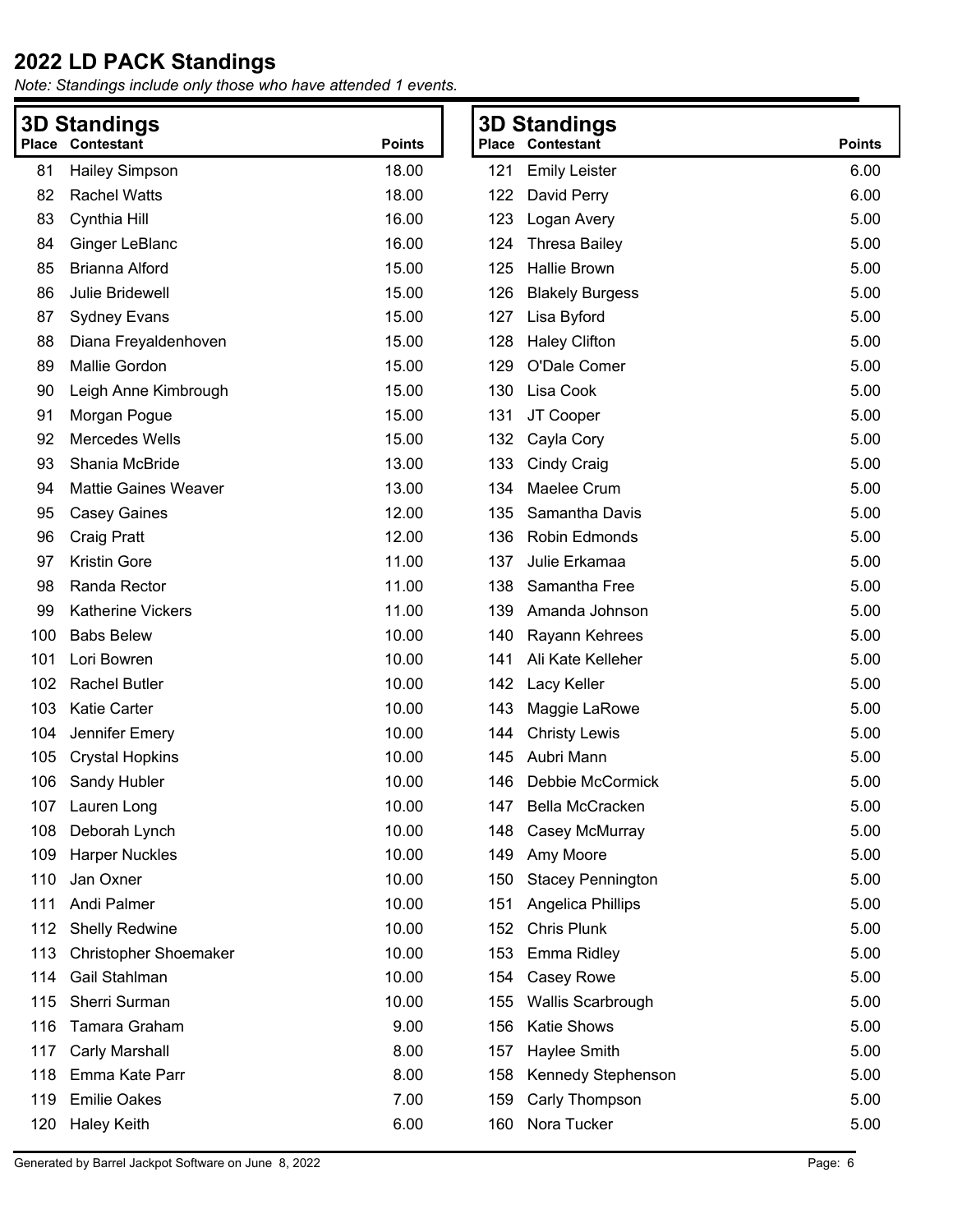|     | <b>3D Standings</b><br><b>Place Contestant</b><br><b>Points</b> |      |  |  |  |
|-----|-----------------------------------------------------------------|------|--|--|--|
|     | 161 Mary Van Cleve                                              | 5.00 |  |  |  |
|     | 162 Tabatha Ward                                                | 5.00 |  |  |  |
| 163 | Major Weldon                                                    | 5.00 |  |  |  |
| 164 | Colby Wilson                                                    | 5.00 |  |  |  |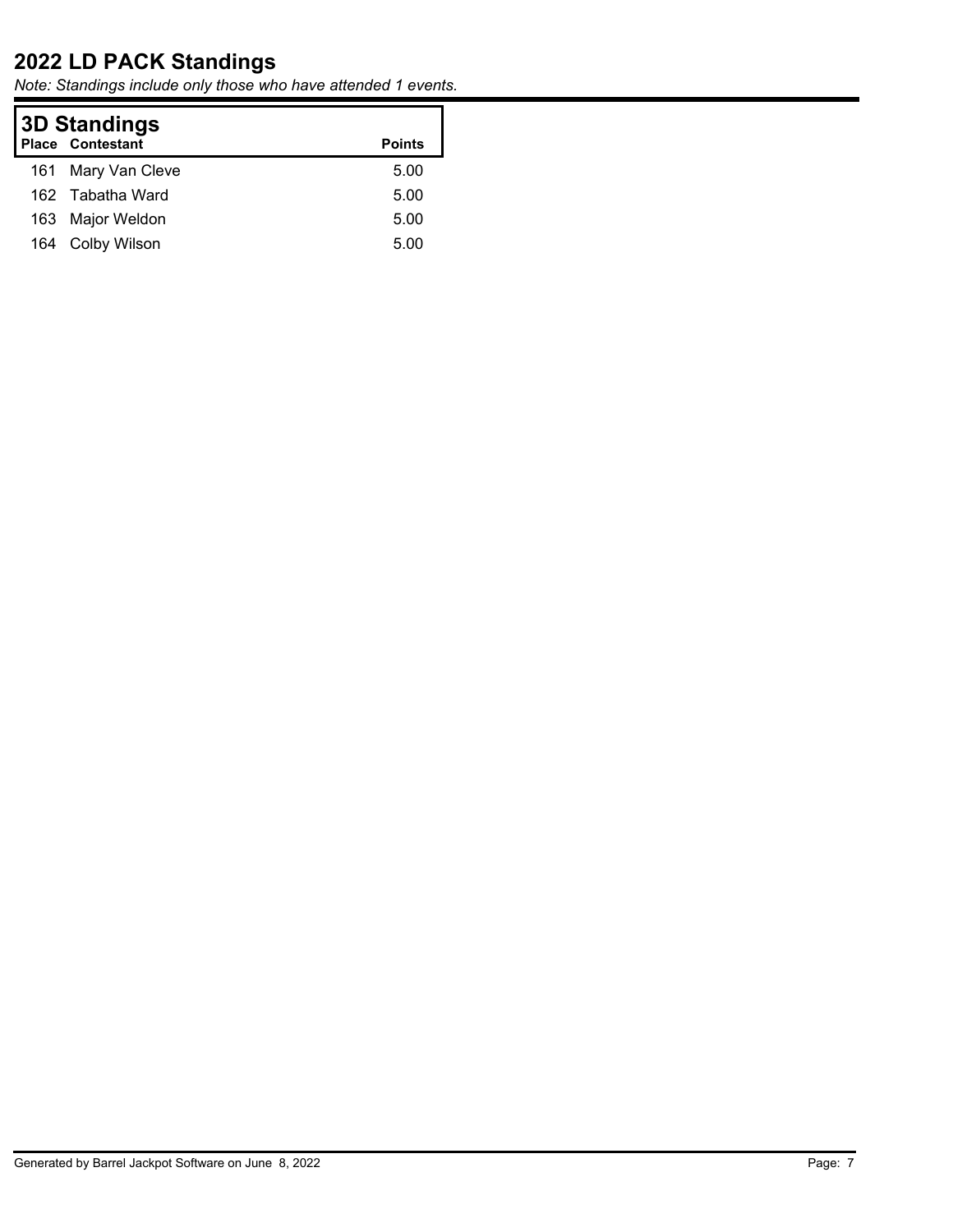|    | 4D Standings            |               |    | <b>4D Standings</b>      |               |
|----|-------------------------|---------------|----|--------------------------|---------------|
|    | <b>Place Contestant</b> | <b>Points</b> |    | <b>Place Contestant</b>  | <b>Points</b> |
| 1  | Daylee Barrom           | 90.00         | 41 | <b>Whitney Bradford</b>  | 27.00         |
| 2  | Janelle Osborne         | 87.00         | 42 | Amanda Johnson           | 27.00         |
| 3  | Mallie Gordon           | 85.00         | 43 | <b>Mallory Bonnett</b>   | 26.00         |
| 4  | Amy Grisham             | 76.00         | 44 | <b>Craig Pratt</b>       | 26.00         |
| 5  | Jordan Deatherage       | 74.00         | 45 | Kim White                | 25.00         |
| 6  | Lauren Long             | 71.00         | 46 | <b>Lily Wofford</b>      | 25.00         |
| 7  | <b>Emily Leister</b>    | 66.00         | 47 | Anna Caraway             | 24.00         |
| 8  | Ken White               | 66.00         | 48 | <b>Casey Gaines</b>      | 23.00         |
| 9  | <b>Crystal Hopkins</b>  | 64.00         | 49 | <b>River Weldon</b>      | 23.00         |
| 10 | Stephanie Lynn          | 63.00         | 50 | Janett Dykes             | 22.00         |
| 11 | Chris Plunk             | 55.00         | 51 | <b>Sydney Evans</b>      | 22.00         |
| 12 | Jenny West              | 51.00         | 52 | Sherri Surman            | 22.00         |
| 13 | <b>Hallie Brown</b>     | 50.00         | 53 | Carly Thompson           | 22.00         |
| 14 | Melanie Green           | 49.00         | 54 | Laura Mae Bari           | 21.00         |
| 15 | Shelby Winstead         | 48.00         | 55 | Jena Taylor              | 21.00         |
| 16 | Mary Hanks              | 46.00         | 56 | <b>Katherine Vickers</b> | 21.00         |
| 17 | Ryanne Ambrose          | 45.00         | 57 | <b>Brandy White</b>      | 21.00         |
| 18 | Kathy Tipton            | 44.00         | 58 | <b>Andy Blalock</b>      | 20.00         |
| 19 | Lisa Byford             | 43.00         | 59 | O'Dale Comer             | 20.00         |
| 20 | Stephanie Davis         | 42.00         | 60 | <b>Shelby Ruesewald</b>  | 20.00         |
| 21 | Michael Hobson          | 41.00         | 61 | <b>Addison Davis</b>     | 19.00         |
| 22 | Logan Avery             | 38.00         | 62 | Deb Higgins              | 19.00         |
| 23 | Diana Freyaldenhoven    | 37.00         | 63 | <b>Wallis Scarbrough</b> | 19.00         |
| 24 | Lori Bowren             | 36.00         | 64 | <b>Cash Thomas</b>       | 19.00         |
| 25 | Dana Crenshaw           | 36.00         | 65 | Dinah Wilson             | 19.00         |
| 26 | LeAnne Haley            | 36.00         | 66 | Mary Claire Allman       | 18.00         |
| 27 | Alison Moschitta        | 35.00         | 67 | Mandy Bari               | 18.00         |
| 28 | Robbin Ragan            | 35.00         | 68 | Bella McCracken          | 18.00         |
| 29 | Haylee Smith            | 34.00         | 69 | Julie Bridewell          | 17.00         |
| 30 | <b>Summer Pollard</b>   | 33.00         | 70 | Angela Glassford         | 17.00         |
| 31 | <b>Carl Rose</b>        | 31.00         | 71 | <b>Taylor Marcum</b>     | 16.00         |
| 32 | Kennedy Stephenson      | 31.00         | 72 | Lisa Cook                | 15.00         |
| 33 | <b>Haley Clifton</b>    | 30.00         | 73 | Jessica Cooper           | 15.00         |
| 34 | Amy Moore               | 30.00         | 74 | <b>Jake Ramsey</b>       | 15.00         |
| 35 | Drew Rose               | 30.00         | 75 | Lucchesse Tobias         | 15.00         |
| 36 | <b>Candice Gill</b>     | 29.00         | 76 | Luke Tyler               | 14.00         |
| 37 | Mary Vivian Ivey        | 29.00         | 77 | <b>Rachel Watts</b>      | 14.00         |
| 38 | Loretta Mauldin         | 29.00         | 78 | <b>Christy Roy</b>       | 13.00         |
| 39 | Samantha Free           | 28.00         | 79 | <b>Bailee Stone</b>      | 13.00         |
| 40 | Kashley Oglesby         | 28.00         | 80 | <b>Emilie Oakes</b>      | 12.00         |
|    |                         |               |    |                          |               |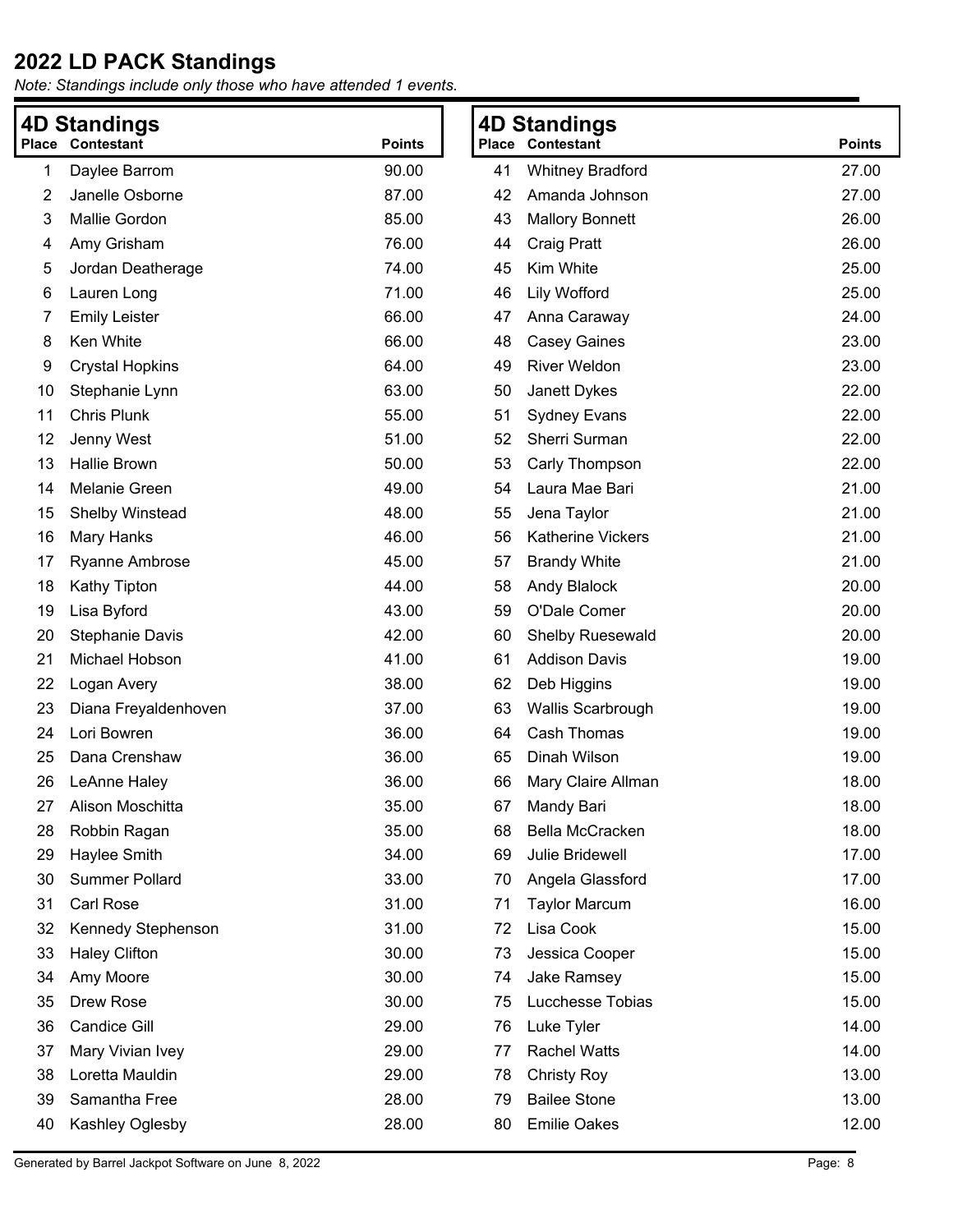|       | 4D Standings             |               |  |  |  |
|-------|--------------------------|---------------|--|--|--|
| Place | <b>Contestant</b>        | <b>Points</b> |  |  |  |
| 81    | Sage Scarato             | 12.00         |  |  |  |
| 82    | Cayla Cory               | 11.00         |  |  |  |
| 83    | Ellie Ambrose            | 10.00         |  |  |  |
| 84    | <b>Scarlett Fannin</b>   | 10.00         |  |  |  |
| 85    | Sandi Hassell            | 10.00         |  |  |  |
| 86    | Jessica Thomas           | 10.00         |  |  |  |
| 87    | Kim Winstead             | 10.00         |  |  |  |
| 88    | <b>Cody Collins</b>      | 9.00          |  |  |  |
| 89    | Amy Green                | 9.00          |  |  |  |
| 90    | Shelby Oglesby           | 9.00          |  |  |  |
| 91    | <b>Babs Belew</b>        | 8.00          |  |  |  |
| 92    | Jessica Henderson        | 7.00          |  |  |  |
| 93    | Kristen Roby             | 6.00          |  |  |  |
| 94    | Madeline Allen           | 5.00          |  |  |  |
| 95    | Andi Ardoin              | 5.00          |  |  |  |
| 96    | <b>Ashley Barnett</b>    | 5.00          |  |  |  |
| 97    | Maggie Beitz             | 5.00          |  |  |  |
| 98    | <b>Valerie Cross</b>     | 5.00          |  |  |  |
| 99    | Maelee Crum              | 5.00          |  |  |  |
| 100   | Jenna Napier             | 5.00          |  |  |  |
| 101   | <b>Christian Shipley</b> | 5.00          |  |  |  |
| 102   | <b>Aiden Stamps</b>      | 5.00          |  |  |  |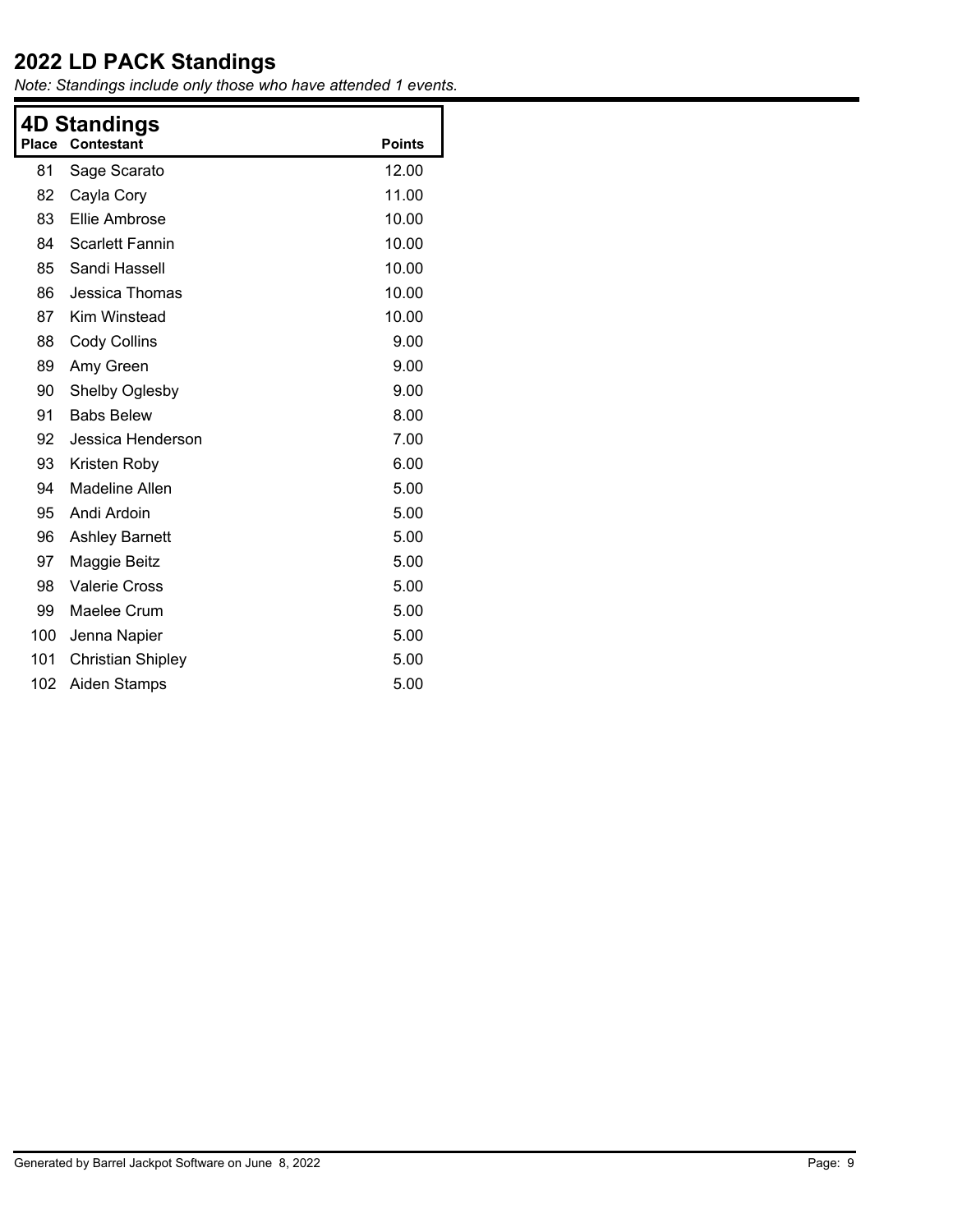|    | 5D Standings             |               | <b>5D Standings</b> |                         |               |
|----|--------------------------|---------------|---------------------|-------------------------|---------------|
|    | <b>Place Contestant</b>  | <b>Points</b> |                     | <b>Place Contestant</b> | <b>Points</b> |
| 1  | Amy Grisham              | 160.00        | 41                  | Tamara Graham           | 22.00         |
| 2  | <b>Valerie Cross</b>     | 135.00        | 42                  | Sage Scarato            | 22.00         |
| 3  | Sherri Surman            | 120.00        | 43                  | <b>Cory Dowell</b>      | 21.00         |
| 4  | <b>Charlene Williams</b> | 108.00        | 44                  | Mary Vivian Ivey        | 21.00         |
| 5  | Laura Mae Bari           | 97.00         | 45                  | Angie Menz              | 21.00         |
| 6  | Lauren Long              | 91.00         | 46                  | <b>Bailee Stone</b>     | 21.00         |
| 7  | Ellie Ambrose            | 68.00         | 47                  | Madeline Allen          | 20.00         |
| 8  | NaKeesha Jones           | 68.00         | 48                  | <b>Shelby DeHass</b>    | 20.00         |
| 9  | <b>Shelby Ruesewald</b>  | 64.00         | 49                  | Angela Glassford        | 20.00         |
| 10 | <b>Skylar Glass</b>      | 61.00         | 50                  | Sarah McClain           | 20.00         |
| 11 | Janelle Osborne          | 57.00         | 51                  | <b>Candice Gill</b>     | 19.00         |
| 12 | <b>Brittany Stang</b>    | 54.00         | 52                  | Sandy Hubler            | 18.00         |
| 13 | <b>Lindsey Binkley</b>   | 52.00         | 53                  | Leigh Anne Kimbrough    | 18.00         |
| 14 | Abby Krohnfeldt          | 52.00         | 54                  | Dinah Wilson            | 18.00         |
| 15 | <b>Ashley Barnett</b>    | 50.00         | 55                  | Maelee Crum             | 17.00         |
| 16 | Katherine Vickers        | 47.00         | 56                  | Michelle McMurray       | 17.00         |
| 17 | <b>Taylor Marcum</b>     | 46.00         | 57                  | Simone Taylor           | 16.00         |
| 18 | Pamela Nale              | 46.00         | 58                  | <b>Sydney Evans</b>     | 15.00         |
| 19 | Mary Hanks               | 45.00         | 59                  | Lucchesse Tobias        | 15.00         |
| 20 | Daylee Barrom            | 44.00         | 60                  | Amanda Johnson          | 14.00         |
| 21 | Lisa Byford              | 42.00         | 61                  | Donna Kelley            | 14.00         |
| 22 | Jennifer Emery           | 42.00         | 62                  | Shyan Fox               | 13.00         |
| 23 | Allen Ashworth           | 41.00         | 63                  | <b>Casey Gaines</b>     | 13.00         |
| 24 | <b>Stacey Pennington</b> | 41.00         | 64                  | Karrisa Hensley         | 13.00         |
| 25 | Jana Baker               | 36.00         | 65                  | Harley McKnight         | 13.00         |
| 26 | <b>Crystal Hopkins</b>   | 36.00         | 66                  | Maggie Peacock          | 13.00         |
| 27 | Aiden Stamps             | 34.00         | 67                  | Drew Rose               | 13.00         |
| 28 | Jessica Thomas           | 34.00         | 68                  | Leslie Cole             | 12.00         |
| 29 | Jessica Cooper           | 30.00         | 69                  | Shelby Oglesby          | 12.00         |
| 30 | <b>Brax Nuckles</b>      | 28.00         | 70                  | Carl Rose               | 12.00         |
| 31 | Ken White                | 28.00         | 71                  | Casey Rowe              | 12.00         |
| 32 | <b>Stephanie Davis</b>   | 27.00         | 72                  | <b>Tina Miller</b>      | 11.00         |
| 33 | Lisa Cook                | 26.00         | 73                  | Sophie Belle Plunk      | 11.00         |
| 34 | Katie Shows              | 25.00         | 74                  | Jodi Ray                | 11.00         |
| 35 | Alison Moschitta         | 24.00         | 75                  | Sandy Smith             | 11.00         |
| 36 | Haylee Smith             | 24.00         | 76                  | Logan Avery             | 10.00         |
| 37 | Shelby Winstead          | 24.00         | 77                  | Janet Bradford          | 10.00         |
| 38 | Kim Winstead             | 23.00         | 78                  | Cayla Cory              | 10.00         |
| 39 | <b>Will Cauthen</b>      | 22.00         | 79                  | Debbie McCormick        | 10.00         |
| 40 | <b>Kristin Gore</b>      | 22.00         | 80                  | Cash Thomas             | 10.00         |